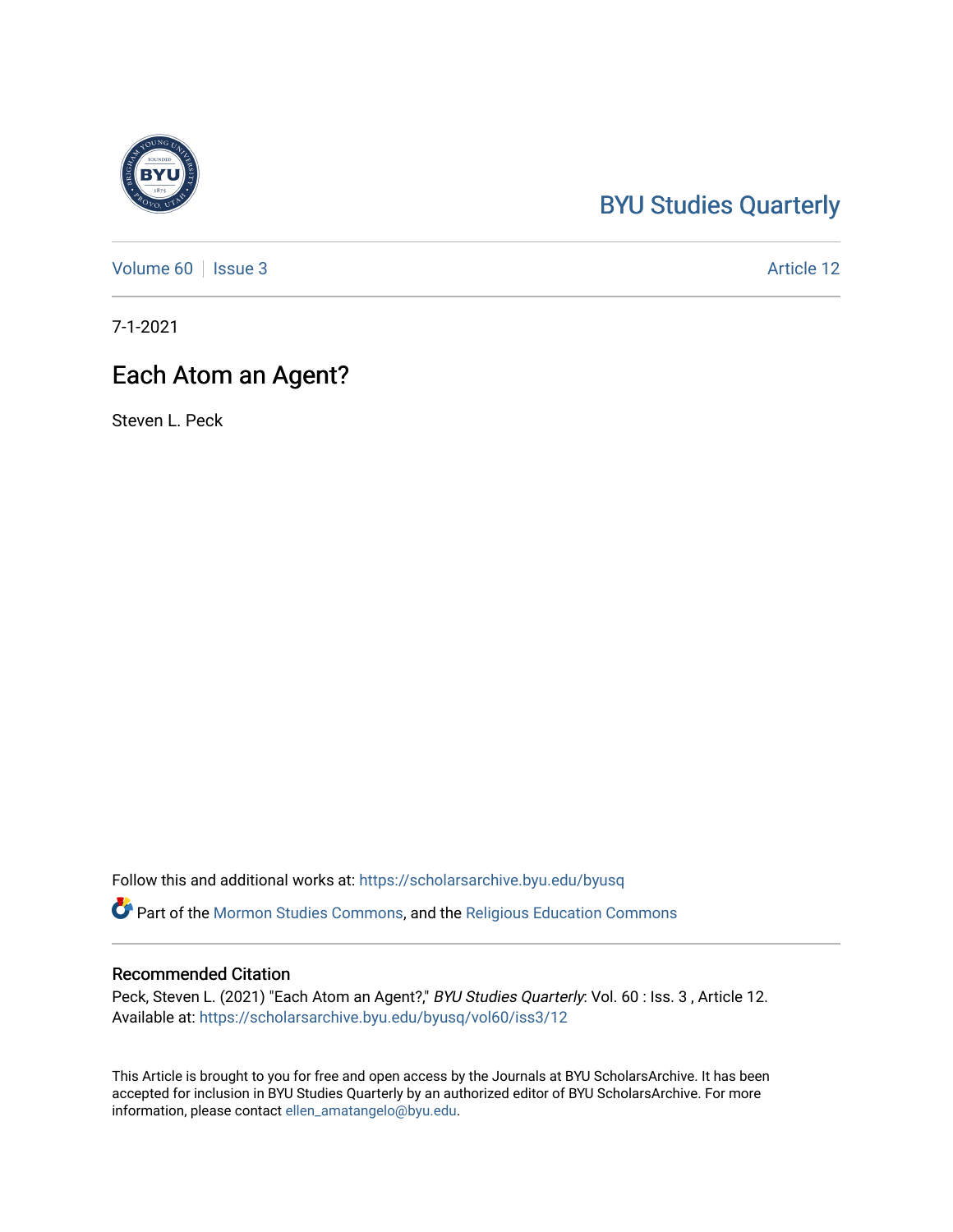# **Each Atom an Agent?**

*Steven L. Peck*

*And now, my sons, I speak unto you these things for your profit and learning; for there is a God, and he hath created all things, both the heavens and the earth, and all things that in them are, both things to act and things to be acted upon. (2 Ne. 2:14)*

#### **What Is an Agent?**

An agent, broadly conceived, references something causally efficacious. More narrowly, the word *agent* is usually deployed in at least three senses. The first is as brute causality. For example, to say that water is an agent of erosion on vegetatively barren hillsides is to claim that water directly causes the removal of the soil in particular drainage systems. The second sense, used predominately in biology, recognizes an agent as an individual autonomous system that constrains the flow of energy and matter such that its actions are performed for particular functions or goals. For instance, a simple bacterium is drawn to move upward toward light where food is more abundant. Typically, this is a much more complicated agent, in which information is used to sense environmental conditions and to respond to those conditions through metabolic functions, such as when energy is used for things like movement, reproduction, or energy capture.<sup>1</sup> In these first two instances, we note that since the

<sup>1.</sup> See, for example, Alvaro Moreno and Matteo Mossio, *Biological Autonomy: A Philosophical and Theoretical Enquiry* (Dordrecht, Netherlands: Springer, 2015).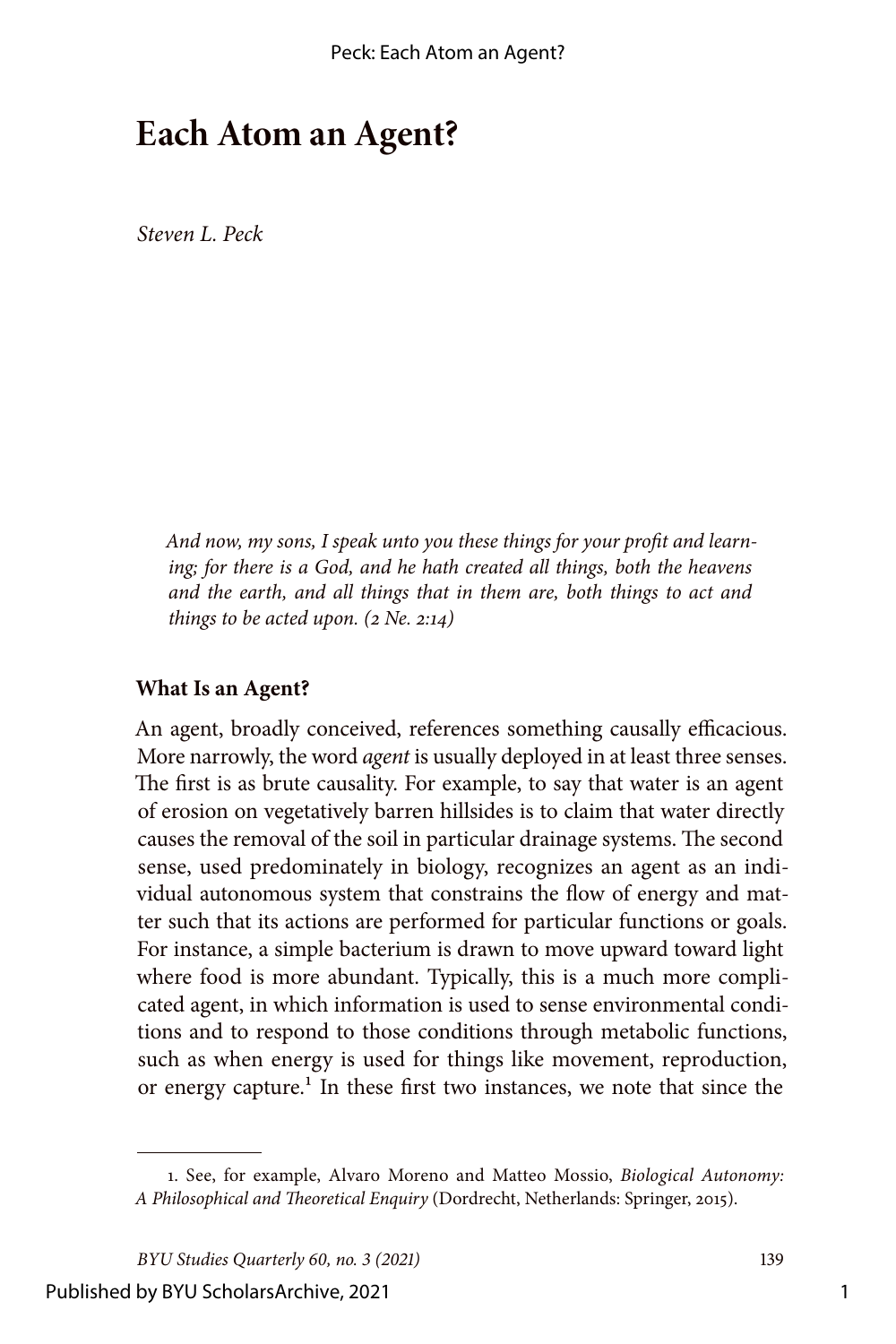time of Isaac Newton, these simple kinds of agents were thought to be part of the clockwork universe—a perspective that conceived of everything in the universe as nothing but deterministic machines with no freewheeling parts. The third sense of the word *agent,* the one most of this paper engages, is that of intentional agents that have, at least in some sense, volitional attributes based on information with which they make choices, possibly free choices for some advanced animals (including most vertebrates).<sup>2</sup> These agents may be loosely described as having attributes such as sentience, sensing, consciousness, qualia detection, the ability to prehend,<sup>3</sup> and other terms that suggest awareness of at least some aspects of the universe. Examples include bees, cows, and humans, all of which are suspected of harboring some kind of awareness. Even such simple organisms as bacteria and earthworms may sense the world in certain ways. Determining how far down the "chain of being" this awareness exists may be an insoluble problem. Are individual atoms aware of anything? What about electrons? Quarks? Photons? In a real sense, we cannot even tell if our neighbor is conscious or whether a honeybee is aware of its world in any way analogous to what we experience, so determining which organisms share these experiential capabilities is tricky. And at least since the early Greek pre-Socratic philosophers, some people have speculated that these capacities might reach all the way down to the very fundamental atoms of the universe—an idea often called panpsychism.

### **Panpsychism?**

One concept related to agency is worth exploring further: What is the nature of consciousness? Consciousness has been called the "Hard Problem"4 because felt experience in the world seems detached from the causality of matter in motion. As Owen Flanagan asks, How can we explain "how mind is possible in a material world[?] How could the amazing private world of my consciousness emerge out of neuronal activity?"5

<sup>2.</sup> Helen Steward, *A Metaphysics for Freedom* (Oxford: Oxford University Press, 2012).

<sup>3. &</sup>quot;Prehension" is a word used by Alfred N. Whitehead to describe the ability of the individual components of matter or collections of such matter to sense God's aims and their place and relation to other components or collections of matter. See Franz G. Riffert, *Alfred North Whitehead on Learning and Education* (Newcastle, U.K.: Cambridge Scholars Press, 2005), 43.

<sup>4.</sup> David J. Chalmers, *The Conscious Mind: In Search of a Fundamental Theory* (New York: Oxford University Press, 1997).

<sup>5.</sup> Owen Flanagan, *The Really Hard Problem: Meaning in a Material World* (Cambridge, Mass.: MIT Press, 2009), xi.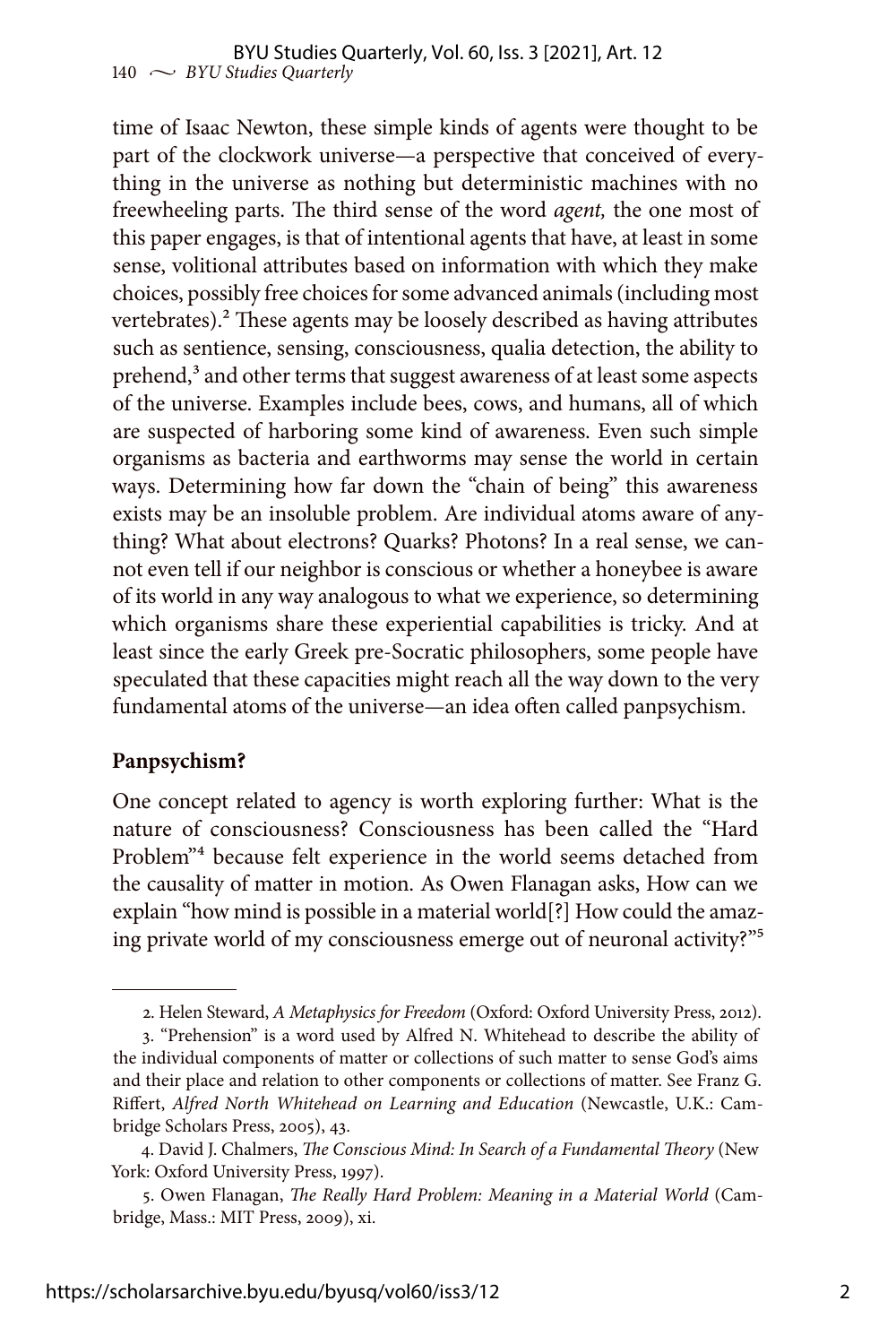Marilynne Robinson puts it nicely in her book *Absence of Mind*: "If the brain at the level of complex and nuanced interaction with itself does indeed become mind, then the reductionist approach insisted upon by writers on the subject is not capable of yielding evidence of mind's existence, let alone an account of its functioning."6 There has been only a little attention to the nature of consciousness itself in theological considerations from thinkers within the Church;<sup>7</sup> even so, the subject of consciousness is relevant to panpsychism because it appears to be part of the explanatory apparatus that panpsychism seeks to address—that is, How does consciousness emerge in the world?

Another branch of thought we might explore is the relationship between spirit and material body, with the idea that spirit matter is the consciousness-bearing substance in the universe. University of Richmond professor emeritus Terryl Givens points out that there are at least two views on how spirit and intelligence are framed: (1) before spirit-birth, there is an eternal entity known as an "intelligence" that possesses identity, agency, and individuality; and (2) there is a primal spirit matter that is eternal, from which the spirit body was organized. He points out that both views have been held by Latter-day Saint leaders (for example, Elder B. H. Roberts and Elder Bruce R. McConkie, respectively).<sup>8</sup> Either view can be marshaled to provide support for a panpsychic cosmology, so we do not need to explore these speculations further except to note that these two views exist and that neither has risen to the status of official doctrine.

I will follow David Skrbina and define panpsychism as coincident with three main ideas: (1) objects have subjective experiences for themselves, (2) the experience is unified into one experience for each object, and (3) every physical thing made of matter has the first two properties.<sup>9</sup>

Moreover, there are at least two ways that matter can be sentient or be receptive to what might be called some sort of experience. Dualist views suggest that matter is combined with some (perhaps nonmaterial) aspect—for example, having a soul. Others include vitalistic views that there is a pervading spirit or light or field that enlivens matter, as is found

<sup>6.</sup> Marilynne Robinson, *Absence of Mind: The Dispelling of Inwardness from the Modern Myth of the Self* (New Haven, Conn.: Yale University Press, 2010), 120.

<sup>7.</sup> Steven L. Peck, "The Current Philosophy of Consciousness Landscape: Where Does LDS Thought Fit?" in *Evolving Faith: Wanderings of a Mormon Biologist* (Provo, Utah: Neal A. Maxwell Institute of Religious Scholarship, 2015), 79–106.

<sup>8.</sup> Terryl L. Givens, *Wrestling the Angel,* vol. 1, *The Foundations of Mormon Thought: Cosmos, God, Humanity* (Oxford: Oxford University Press, 2015), 160–62.

<sup>9.</sup> David Skrbina, *Panpsychism in the West* (Cambridge, Mass.: MIT Press, 2005), 16.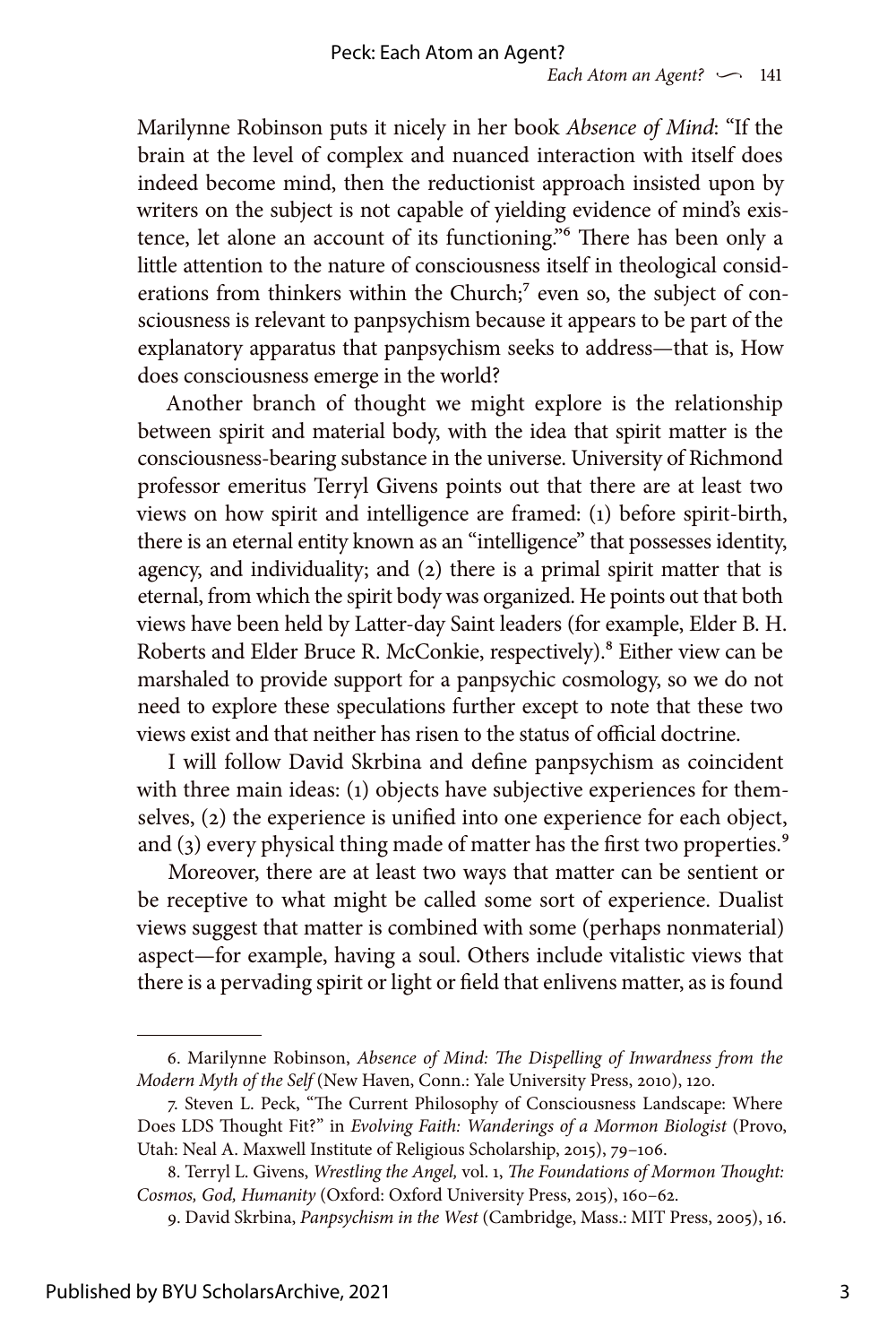in some forms of Buddhism and Hinduism and in animistic pagan religions. Still others hold monist views, in which there is ultimately one substance at some foundational level, and that thing is unitary; that is, at the most basic level all matter shares the same basic substance. Panpsychism would add that this foundational substance has some form of experience. Latter-day Saint thought can be viewed as either dualist, cashing out on our view that living things are composed of spirit and matter, or monist, because spirit matter is a form of matter (D&C 131:7–8).

# **A Brief History of Panpsychism**

Ancient thinkers had an organic sense that the world was alive and that this gave a kind of animate aspect of indwelling powers that were partaking in some ways of the powers of the gods. Before Socrates, early philosophers had various views on which essential elements constituted matter (fire, water, and so forth). Thales and Anaximander argued that motion demanded a causative agent and must have a mind. There were exceptions, such as those articulated by the physicalist pre-Socratic philosophers Leucippus and Democritus, but by the time the great philosophers Plato and Aristotle were teaching in the Lyceum, their complex views that might be termed panpsychism can be controversially recognized. To tease these out fully would require much more detail, but both Plato's "world-soul" and Aristotle's doctrine of the different kinds of souls (his theory of hylomorphism) that inhabit the objects and living things of the world can be read as relying on panpsychic articulations.<sup>10</sup>

As Carolyn Merchant has demonstrated, throughout much of antiquity the world was held to be feminine, animate, and organic.<sup>11</sup> For example, the minerals of the earth, like gold and silver, were assumed to grow in veins analogous to the way plants grow under the influence of the sun. The entire world was alive. These views tend to a vital dualism. With the rise of the Enlightenment, such views were replaced with a mechanistic ontology that pervades much of current Western thought. This transition, however, did not dispel panpsychism, as demonstrated by philosopher Gottfried Wilhelm Leibniz's monadology, the idea that the world was composed of blind monads, perceptual atoms that had written in their inner image the whole universe. Others who embraced a form of panpsychism include philosophers Margaret Cavendish, Baruch Spinoza, and Immanuel Kant. By the

<sup>10.</sup> Skrbina, *Panpsychism,* 37–39, 52–58.

<sup>11.</sup> Carolyn Merchant, *The Death of Nature: Women, Ecology, and the Scientific Revolution* (New York: HarperCollins, 1990).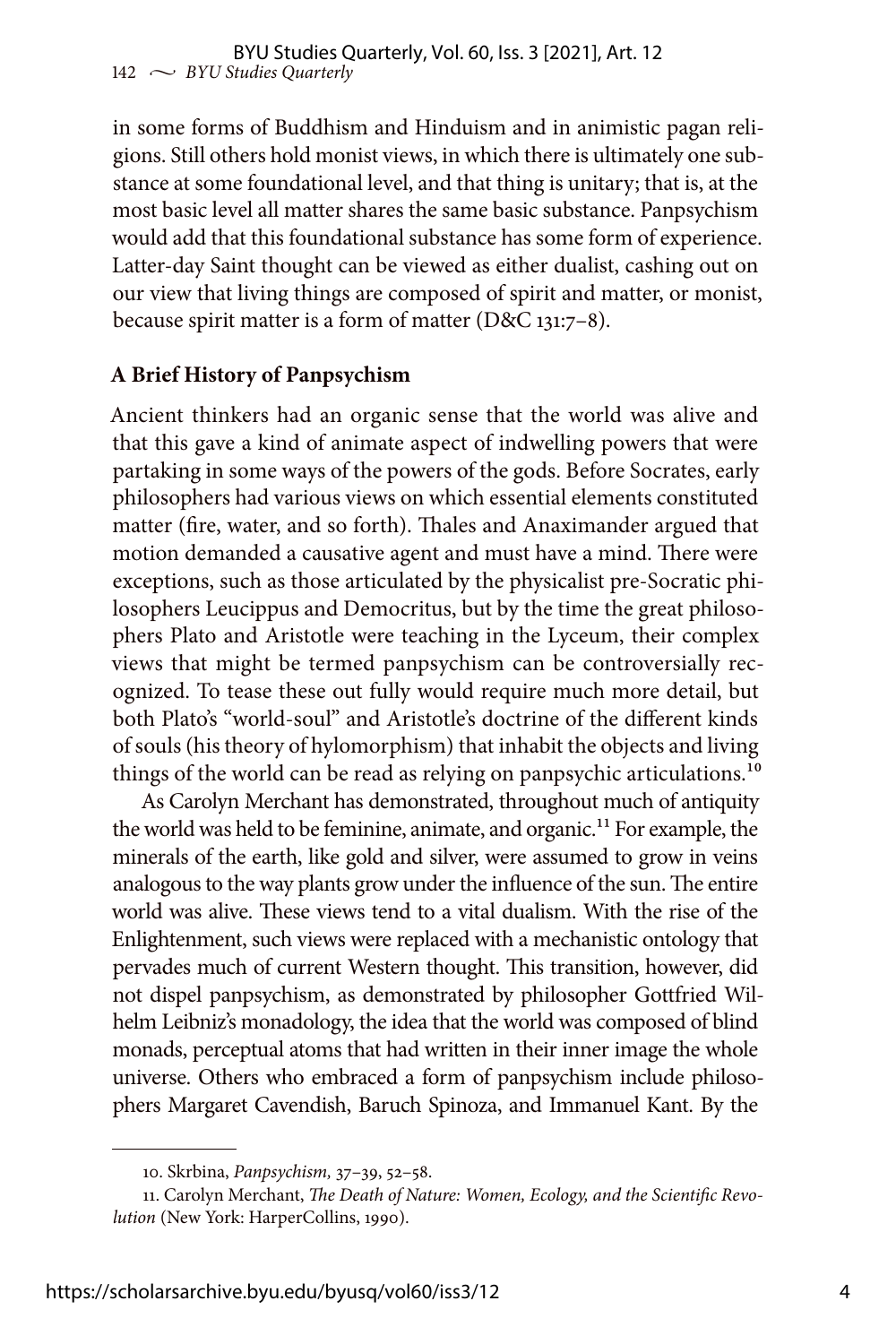late nineteenth century, panpsychism was being discussed broadly in philosophical and scientific circles with grounding from the German Romantics, influencing American thinkers such as Charles Sanders Peirce and William James, British process philosophers such as Alfred North Whitehead and Bertrand Russell, and French thinkers such as Henri Bergson.

Parallel to these transitions, the Western esoteric movement's views on panpsychic themes seem to have been influenced by occult knowledge such as that found in alchemy, Kabbalah, demonology, and magic. However, these views tended to see the world dualistically, with matter and spirit cleanly separated at its most basic level.<sup>12</sup>

## **Panpsychism in Latter-day Saint Thought**

The clearest articulations, and perhaps the origin, of panpsychism in Church thought comes through the writings of Orson Pratt and his brother, Parley P. Pratt. Their influences appear to include a mix of eighteenth- and nineteenth-century thinkers and ideas. As John L. Brooke points out, "Building on [Joseph] Smith's doctrine that 'all spirit is matter' and echoing Andrew Michael Ramsay, mediated by Scottish Common Sense, Mesmerism, and theories of electrical current, [Orson] Pratt argued that the Holy Spirit was 'a diffused fluid substance,' simultaneously inhabiting every particle of matter."<sup>13</sup> In addition, their reading of the book of Abraham inclined them toward panpsychic thinking. The clearest dissection of this concept is found in Terryl Given's work *Wrestling the Angel.* Givens points out that the Pratts' reading of the statement in Abraham 4:18, that the Gods "watched those things which they had ordered until they obeyed," indicated that "those things" must have agential characteristics to have the capacity to obey.14 Orson Pratt is explicit in *The Seer* that "intelligence" is a fundamental aspect of the universe's constituents. After explicating the intelligence of "man," he explores the origin of conscious awareness: "Whence originated these capacities? When we speak of capacities we mean the original elementary capacities of the mind. . . . These . . . qualities, if analyzed, will be found in all instances to be the result of the combination of simple, elementary, original capacities. The question is, whence originated

<sup>12.</sup> Wouter J. Hanegraaff, *Western Esotericism: A Guide for the Perplexed* (London: Bloomsbury Publishing, 2013), 71.

<sup>13.</sup> John L. Brooke, *The Refiner's Fire: The Making of Mormon Cosmology, 1644–1844* (New York: Cambridge University Press, 1996), 275. Brooke is citing Orson Pratt, *The Seer* 1:117 (August 1853).

<sup>14.</sup> Givens, *Wrestling the Angel,* 59.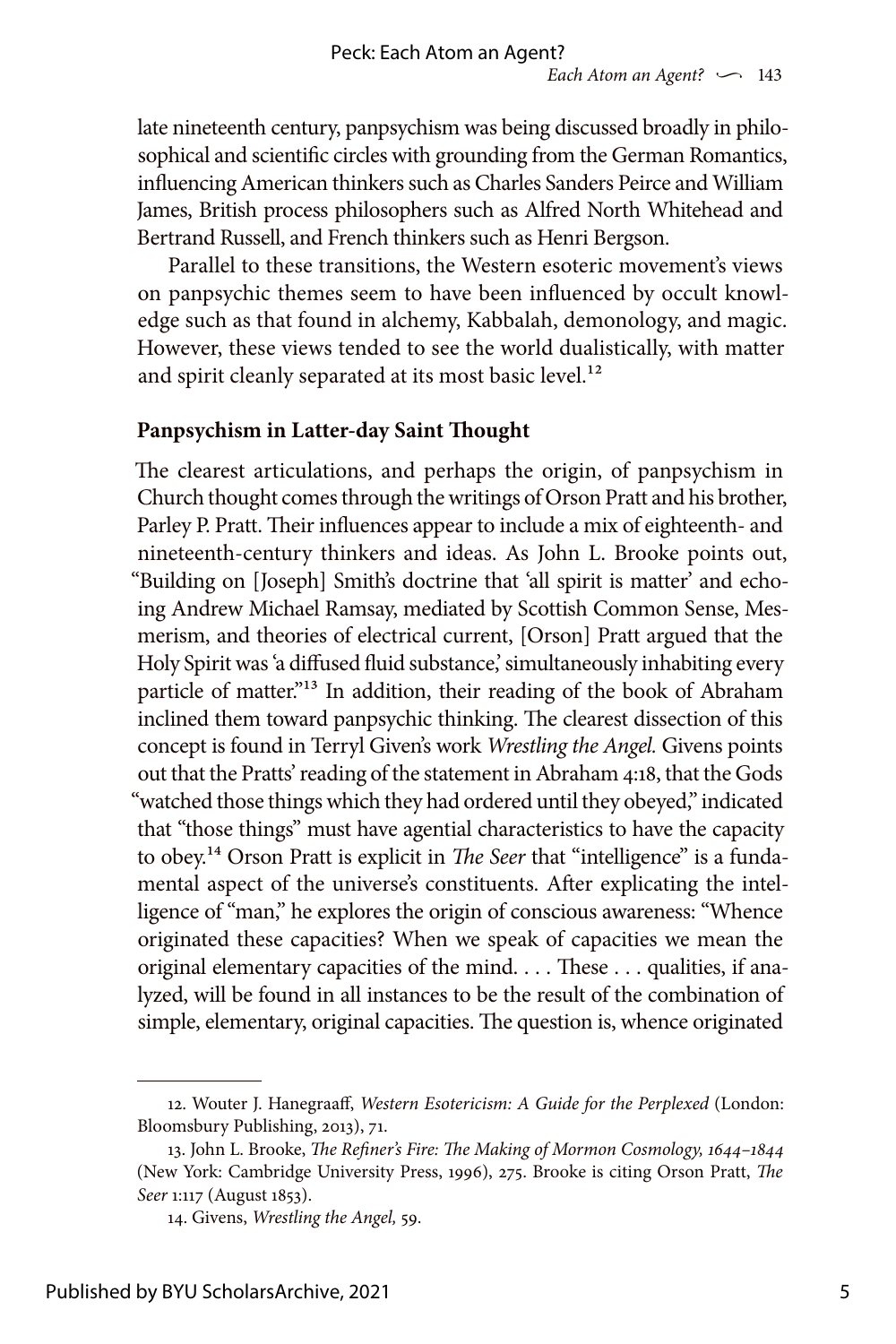these elementary qualities of the mind? We answer, they are eternal. The capacities of all spiritual substance are eternal as the substance to which they belong. There is no substance in the universe which feels and thinks now, but what has eternally possessed that capacity."15

Orson Pratt sees these fundamental units of consciousness as being combined by God to form a spirit "infant" of which the individual parts work together to grow eventually into what we are today: "Each individual particle must consent, in the first place, to be organized with other similar particles, and after the union has taken place, they must learn, by experience, the necessity of being agreed in all their thoughts, affections, desires, feelings, and acts, that the union may be preserved from all contrary or contending forces, and that harmony may pervade every department of the organized system."16

Pratt goes further, coming into conflict with Brigham Young over several matters of theology, stating not only that this is how God formed his spirit children, but it is indeed how God likewise came into existence.17 Pratt had apparently formed his views years before his public disagreement with Brigham Young. In his journal, Wilford Woodruff summarized a conversation he had with Orson Pratt and Albert Carrington while walking in the initial 1847 pioneer company. Woodruff recounts an explanation "given by Professor Pratt" that "was sumthing [*sic*] in the following language." According to Woodruff, Pratt believed that eternal particles of atoms, existing for all eternity, "might have joined their interest together[,] exchanged ideas," and eventually, "joined by other particles . . . formed A [*sic*] . . . body . . . through a long process." Thus embodied, they gained power and influence over other intelligences and became the race of Gods.<sup>18</sup> Pratt continued to teach this theory for many years.

Despite Young's condemnation of Orson Pratt's theology, Pratt's ideas spread among the Saints. Perhaps one of the most scientifically informed expressions of this view was found in B. H. Roberts's work *The Truth,* 

<sup>15.</sup> Orson Pratt, "The Pre-Existence of Man," *The Seer* 1, no. 7 (July 1853): 102.

<sup>16.</sup> Pratt, "Pre-Existence of Man," 103.

<sup>17.</sup> See Gary James Bergera, "The Orson Pratt–Brigham Young Controversies: Conflict within the Quorums, 1853 to 1868," *Dialogue: A Journal of Mormon Thought* 13, no. 2  $(1980): 7-49.$ 

<sup>18.</sup> Wilford Woodruff, journal, 3:216–17 (June 26, 1847), Wilford Woodruff Journals and Papers, 1828–1898, Church History Library, Salt Lake City, [https://catalog.churchof](https://catalog.churchofjesuschrist.org/assets/a5c827b5-938d-4a08-b80e-71570704e323/0/73) [jesuschrist.org/assets/a5c827b5-938d-4a08-b80e-71570704e323/0/73](https://catalog.churchofjesuschrist.org/assets/a5c827b5-938d-4a08-b80e-71570704e323/0/73).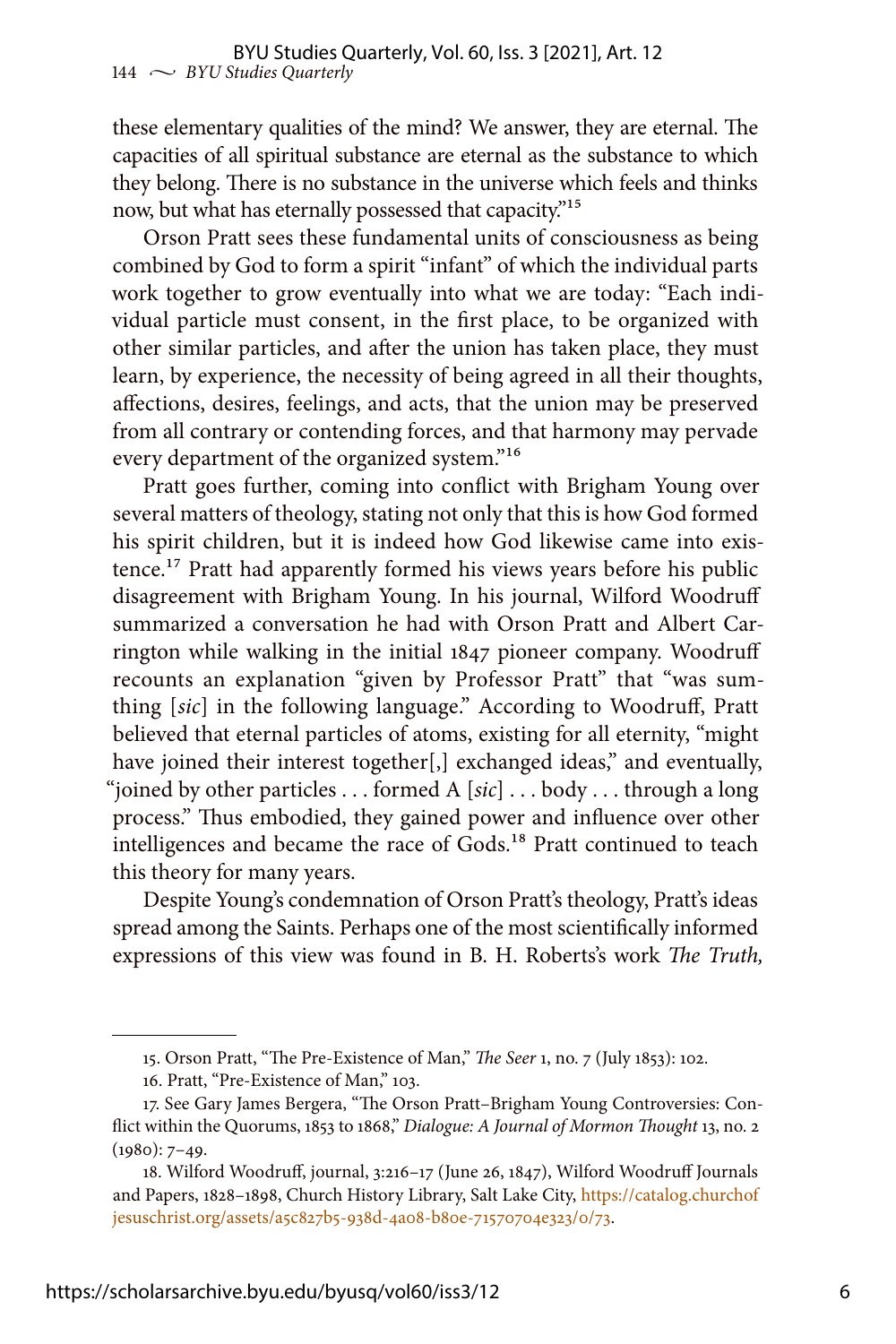*the Way, the Life.*<sup>19</sup> Unpublished in his lifetime,<sup>20</sup> the book opens with a grand sweep through the best science of his day in an attempt to frame a complete expression of the gospel's power and scope. After exploring aspects of truth, knowledge, and contemporaneous conceptions of space and time (including references to Einstein), he argues that modern physics supports the notion of agential atoms. "All the new knowledge, however, respecting the atom and all that comes of it including resolving it into electrons, leaves us with the fact that it has within it something which 'acts,' and something which is 'acted upon'; a seemingly necessary positive and negative substance in action and reaction out of which things proceed, an atom; an aggregation of atoms, a world; or a universe of worlds. . . . May they not be the ultimate factors, spirit and matter, acting and re-acting upon each other by which the universe is up-builded and sustained?"21

Spirit matter, he argues, has the potential to act. He then argues, in ways reminiscent of Orson Pratt, that particles come together to create something greater than their individual instantiations. Roberts argues such particle-intelligences are bound together in unity of purpose manifest as the oneness of the universe. He does not explicitly state that atoms are conscious, but his hints make it clear that he sees them as agential and the basis, if not the essence, of intelligent behavior.

Since Roberts's time, one of the more interesting modern explorations of sentient elements comes from Process Theology articulated by early twentieth-century philosopher and mathematician Alfred North Whitehead. While Whitehead's ideas are too complex to explore in any detail here, there has been significant interest in using him and his followers to explore aspects of Church theology.<sup>22</sup> Whitehead saw the universe

<sup>19.</sup> B. H. Roberts, *The Truth, the Way, the Life: An Elementary Treatise on Theology,* 2nd ed., ed. John W. Welch (Provo, Utah: BYU Studies, 1996), 85–90, for instance.

<sup>20.</sup> Roberts's *The Truth, the Way, the Life: An Elementary Treatise on Theology* was considered as a manual for the Melchizedek Priesthood course of instruction and then the Gospel Doctrine manual for the Sunday School. However, conflicts between Roberts and Apostle Joseph Fielding Smith's interpretation of scripture about contemporaneous scientific findings kept it from being published in his lifetime. James B. Allen, "The Story of The Truth, the Way, the Life," in Roberts, *The Truth, the Way, the Life,* 680–720.

<sup>21.</sup> Roberts, *The Truth, the Way, the Life,* 86.

<sup>22.</sup> Jacob T. Baker, "The Shadow of the Cathedral: On a Systematic Exposition of Mormon Theology," *Element* 4, no. 1 (2008); David Grandy, "Mormonism and Process Cosmology: A General Introduction," *Element* 6, no. 1 (2015); James McLachlan, "Fragments for a Process Theology of Mormonism," *Element* 1, no. 2 (2005); Max Nolan, "Materialism and the Mormon Faith," *Dialogue: A Journal of Mormon Thought* 22, no. 4